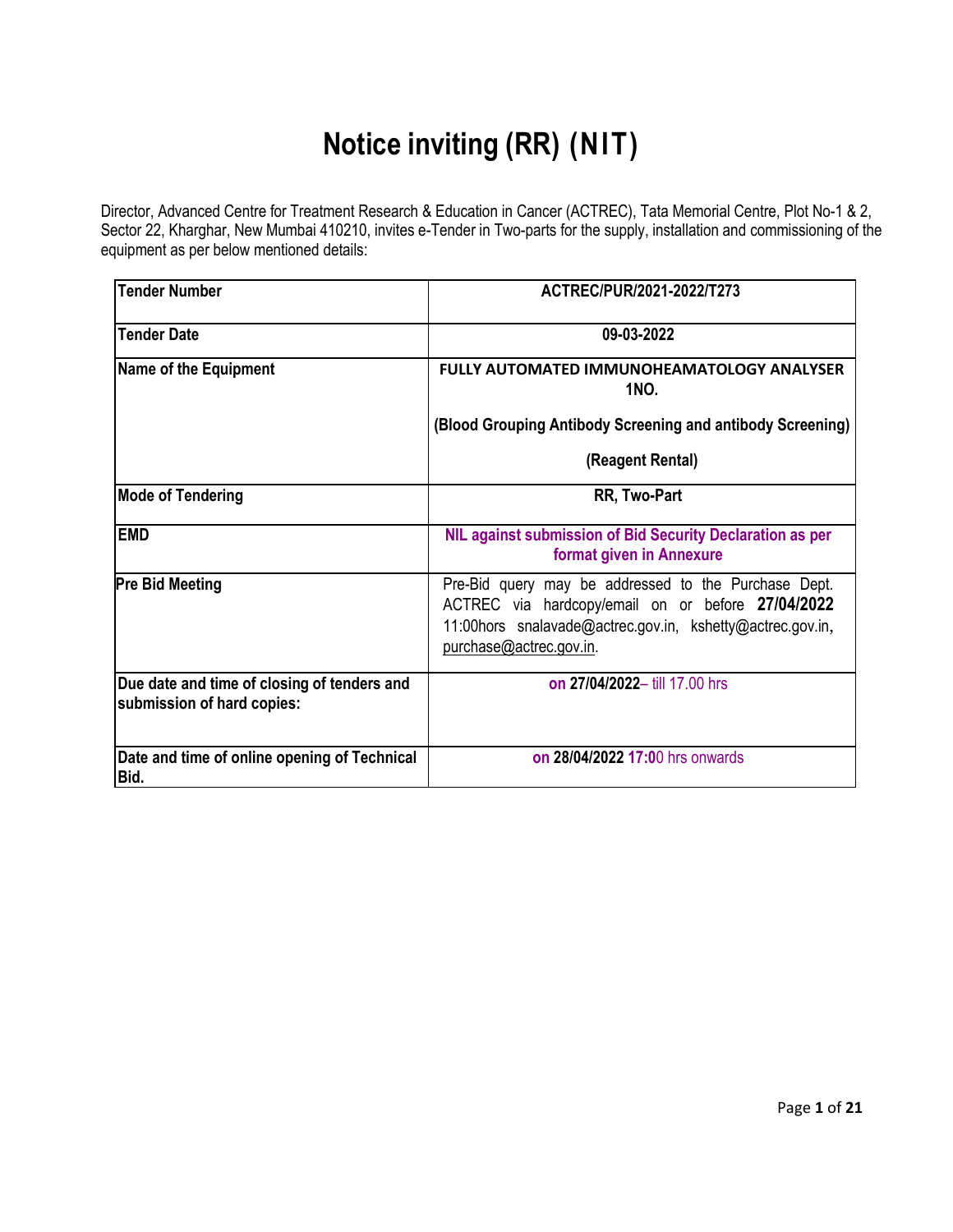## **TATA MEMORIAL CENTRE ACTREC KHARGHAR NAVI MUMBAI 410 210 Tel: 022-24705000 extn. 5002/5302 Email: [purchase@actrec.gov.in](mailto:purchase@actrec.gov.in)**

#### **Tender Documents**

- 1. Notice for invitation of Tender
- 2. Instructions to the Supplier.
- 3. Tender Form Application
- 4. Schedule of Specification of the item tendered and Compliance report on the prescribed form and on CD.
- 5. Conditions of the tender (General as well as Special)
- 6. Valid Letter of authority from the Principal to the Indian agent duly signed, executed and stamped
- 7. Undertaking for installation, commissioning and providing training to the nominated staff and replacement of spare parts / consumables and supply thereof during the warranty as well as maintenance contract period.
- 8. Disclosure of existing customers to who supply of equipment / service made available in India.
- 9. Commercial Offer form Price Bid form.

**For TATA MEMORIAL CENTER (ACTREC)**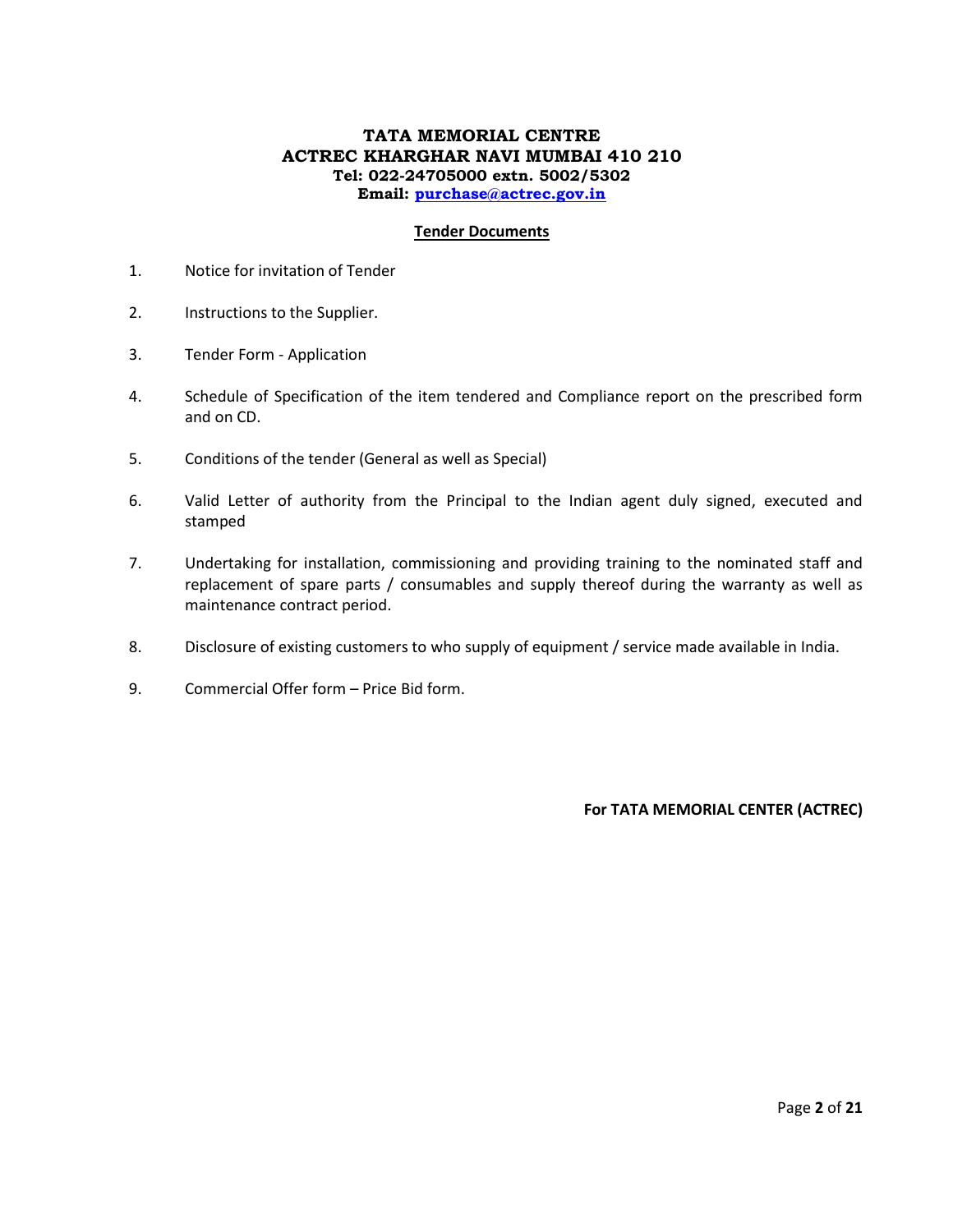# **Instructions to Suppliers**

Suppliers are requested to take note of the following instructions while filling the Tender form for submission of Technical and Commercial offer:

- 1. The tenderer should furnish the full contact details such as recent phone nos., mobile nos., email id, mailing address, office address which will be in operation for a period of two years. TMC will send all communication preferably by e-mail. Non receipt of communication will not be our responsibility. So tenderer must ensure correct and operational email ID and fax Nos. If any changes in contact details then ensure to submit to TMC-ACTREC
- 2. The bidder should be having a legal entity either of individual/partners or a body corporate which may sue or may be sued.
- 3. The bidder should be competent enough to deal with the business of the tendered item technically and financially and should have adequate man-power having prescribed qualification (Skilled & Technical) required for managing the business
- 4. The bidder should have necessary license under the prevailing laws of the land and competent to undertake import and export process of goods and services.
- 5. The bidder should have tax payment capability by producing 3 years Assessment Clearance Certificate as and when asked for in addition to PAN and TAN No.
- 6. The bidder should provide GST No. and License No. as may be required for manufacturing of item and/or import from foreign origin.
- 7. Experienced bidder should attach certificate of their past experience in support of their capability in the field of dealing with the item tendered.
- 8. The successor / heirs in office will be responsible for the liabilities created by the bidder in respect to the item / services offered by bidder.
- 9. The risk of loss in transit of the goods / services shall be the responsibility of the bidder.
- 10. The bidder will be solely responsible for the activities if found fraudulent on the part of principal to cheat or swindling the Indian public by way of advance payment or breach of terms and condition of L/C established for import of tendered item.
- 11. The bidder will be responsible for abiding the international laws including rules relating to package etc. applicable to the item / services offered by the bidder.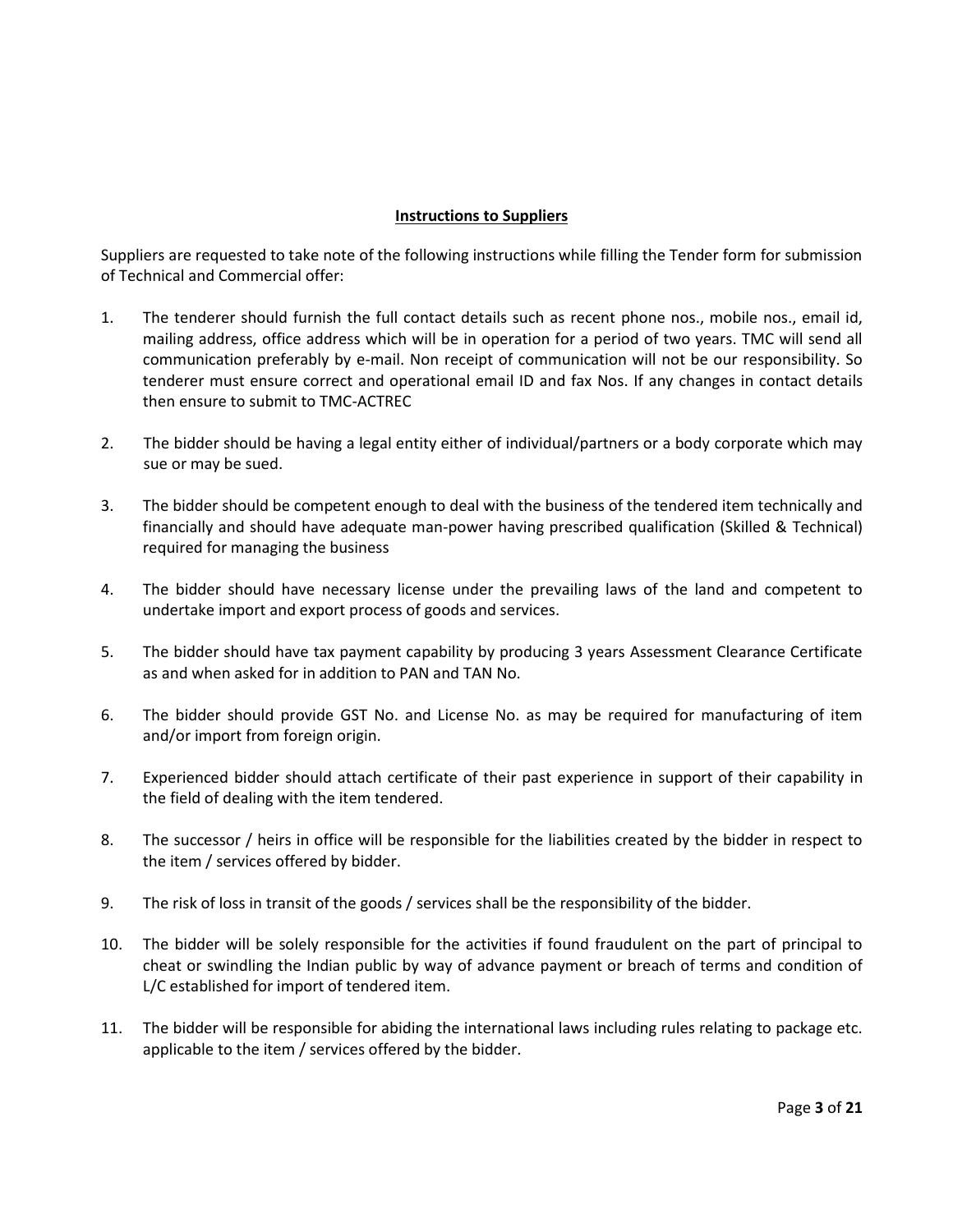- 12. The bidder will be responsible for ensuring that the international standards before the consignment of the item is dispatched from the go down of manufacturer of foreign origin to deliver into India at the place of the user.
- 13. The bidder will be responsible for safe transit of the goods under proper goods insurance coverage and under standard conditions.
- 14. The supplier should have a team comprising of experts of the line for erection, installation, commissioning and maintenance of the equipment/article tendered for use in the public interest.
- 15. The bidder should inform in advance to the Institute about the requirement for the erection, installation and commissioning indicating the additional amount of charges/expenditure by the bidder. A separate turnkey proposal shall be submitted if the supplier undertakes to modify the existing infrastructure to suit the installation of the proposed equipment. In normal course the letter of intent will include the costs of the equipment and its installation.
- 16. The bidder will be responsible for all the consequences legal or administrative with regard to the persons involved in erection, installation, commissioning & maintenance for compensation in case of any damage occurred to them while execution of the work.
- 17. The bidder will be under obligation to intimate to institute in advance about the assistance to be extended by the institute without involvement of expenditure or at the cost of the bidder in connection with the process of erection installation and commissioning.
- 18. The bidder is responsible for installation and commissioning of the equipment without damaging infrastructural image/face of our building/installation site. Temporary destruction and re-construction of existing structure in connection with the site preparation and installation of the equipment will be the vendor's responsibility. Charges/expenses involved for the same shall be borne by the supplier. If any damage takes place while the work is in progress, from any cause whatever or if any defect, shrinkage or other faults appear in the work, the bidder shall make well the same at his own cost.

# 19. **The bidder should obtain clearance from structural consultant before starting the work (wherever applicable).**

- 20. The installation certificate will have to be issued by the team of the experts and it should be countersigned by the user or **Authorized person** and the date on which such certificate is counter signed by will be **the date from which period of warranty commence**.
- 21. The bidder should ensure that the technical bid complete in all respect should be sealed in a separate cover and commercial/price Bid should be sealed in separate cover and both the envelopes should be kept and sealed in a suitable size cover which should be super scribed with name of the equipment, tender No.
- 22. The bidder are also advised to ensure that the Commercial offer and the Technical offer papers are Signed by the authorized persons and rubber stamp should be put wherever asked for.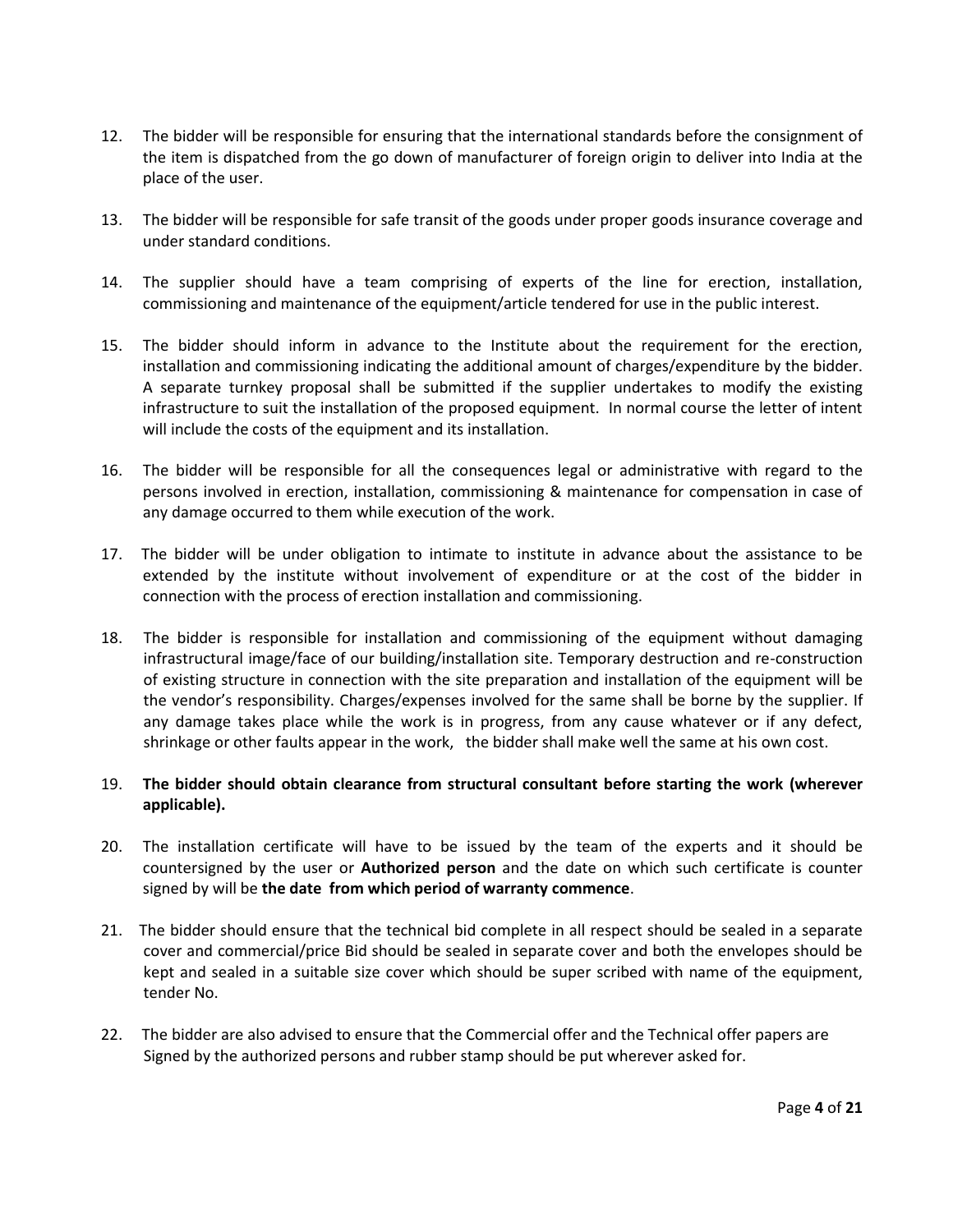- 23. The offers should be submitted within the scheduled time limits and delay if any occurred in Submission on account of any reason whatsoever shall not be condoned and such delayed offers Received late shall be liable for rejection.
- 24. The bidder or his authorized representative will be entitled to participate in the tender opening Process to take note of the proceedings of disclosure.
- 25. The bidder may contact the following relating to any of the item published in Tender Notice; **a.** *Transfusion Medicine Tel No: 022-27405000 Ext. 5515/5677* *for technical clarification of equipment.* 
	- *b. Bio-Medical Engineer at Tel No: 022-27405000 Ext 5132 for technical clarification*
	- *c. Purchase Dept at Tel No. : 022-2745000 Ext 5302, 5002 for any other clarification.*

**26. Any change in policy decision made by the TMC-ACTREC management before awarding the contract will be binding on the vendor.**

#### **27. Conditional & incomplete offers will not be accepted.**

28. The Director, TMC (ACTREC) reserves the right of cancellation, adding, reducing or deferring the purchase without assigning any reason thereof at any stage in the processing of tenders received and no claim in this behalf from any tender in any way shall be entertained/tenable/entitled for compensation in one way or the other. In such case of cancellation the bidder will be refunded with the earnest money deposit without any payment of interest. The Director, TMC (ACTREC) on enquiry will disclose the reasons for rejecting a tender or none issuing a tender document.

Certified that I have read the above instructions carefully and taken note of them.

 **Signature**

 **Purchase Officer (ACTREC)**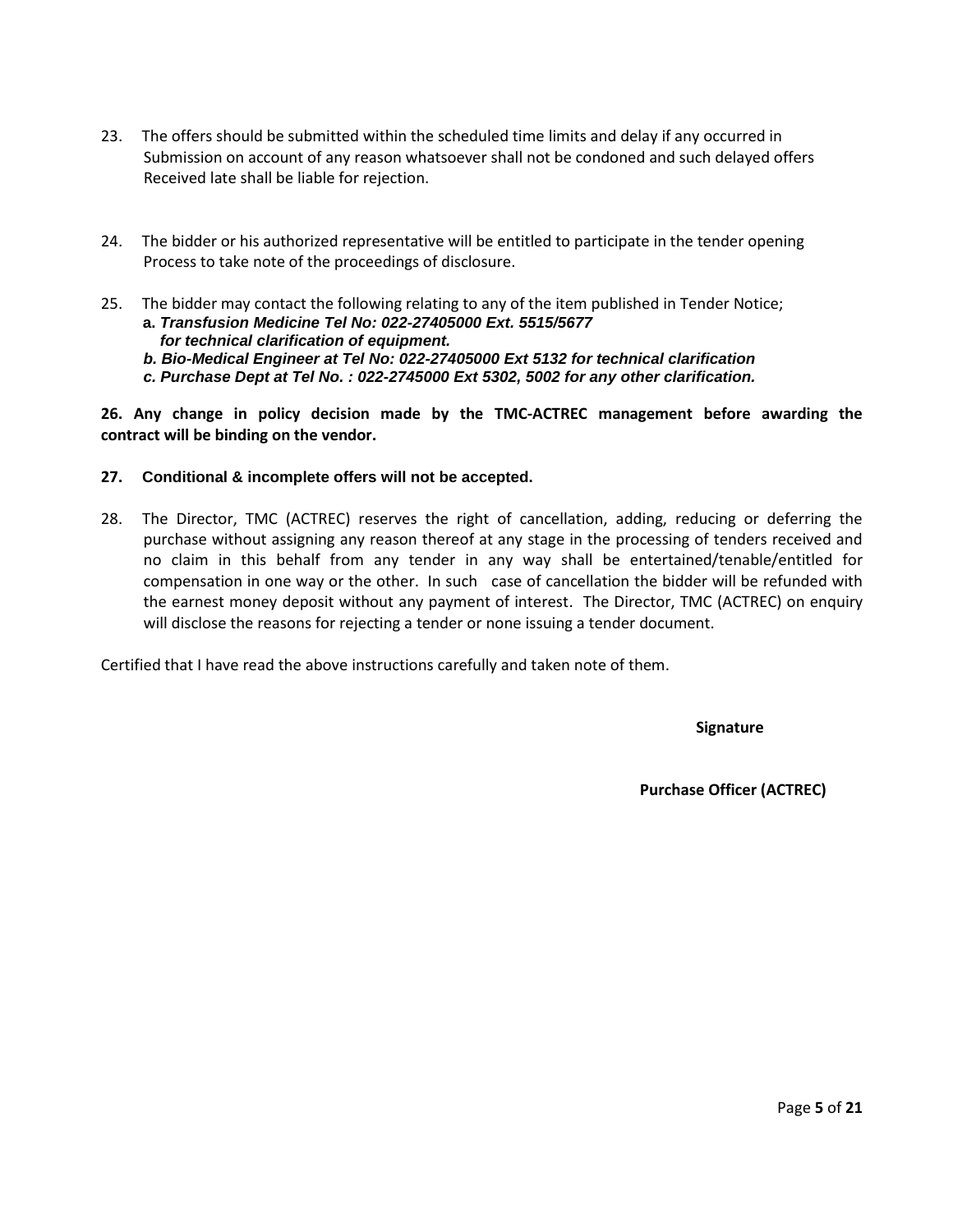# **TATA MEMORIAL CENTRE ACTREC Kharghar NAVI MUMBAI 410 210 TENDER FORM Application**

Ref: Tender No: Date:

| 1 Name of the Item / Work                                               |                               |
|-------------------------------------------------------------------------|-------------------------------|
| 2. Due Date of the submission of the                                    |                               |
| tender.                                                                 |                               |
|                                                                         |                               |
| 3. Receipt No. for EMD Amount and<br>Date                               |                               |
| 4. Name / Title of the Bidder                                           |                               |
|                                                                         |                               |
| 5. Full Address (recent)                                                |                               |
|                                                                         |                               |
|                                                                         |                               |
|                                                                         |                               |
|                                                                         |                               |
|                                                                         | E-Mail (recent)               |
|                                                                         | Tel. No & Mobile No. (recent) |
|                                                                         | Fax (recent)                  |
|                                                                         |                               |
| Name of the person authorized<br>6.<br>to deal / undertake business for |                               |
| and on behalf of the bidder                                             |                               |
|                                                                         |                               |
|                                                                         |                               |
|                                                                         | Tel. No & Mobile No. (Recent) |
|                                                                         |                               |
|                                                                         | Fax (Recent)                  |
|                                                                         | E-Mail (Recent)               |
| 7. Legal entity of the bidder whether                                   |                               |
| Firm / Society / Company /                                              |                               |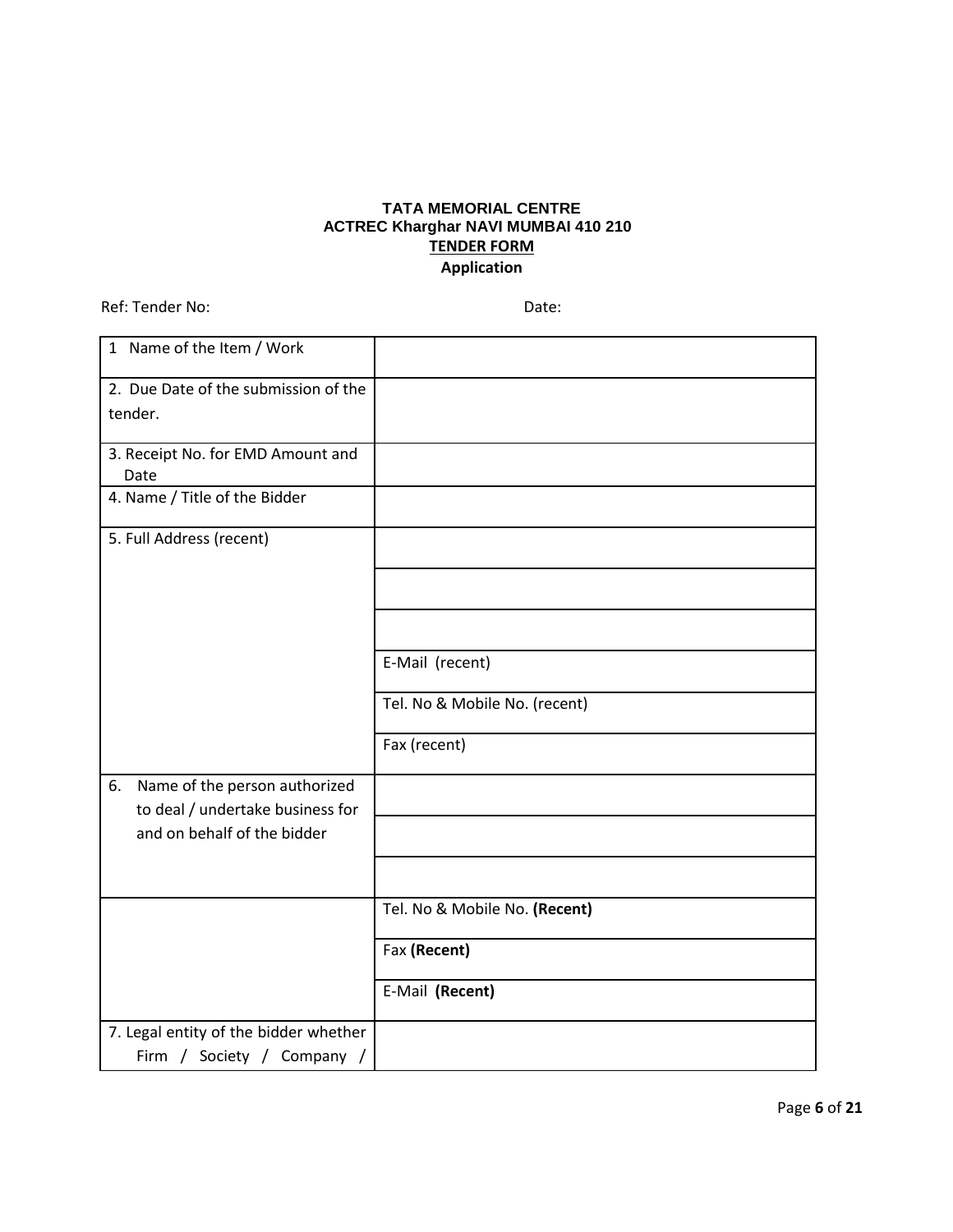| Other entity                                                                                                                                      |                                        |
|---------------------------------------------------------------------------------------------------------------------------------------------------|----------------------------------------|
| Registration No.<br>a.                                                                                                                            | b. Authority with whom registered      |
| Licence No. granted by<br>c.                                                                                                                      | for                                    |
| Main business of the<br>8.<br>bidder whether Manufacturer,<br><b>Business Distributor, Wholesale</b><br>Dealer, Retail trader or Service<br>Agent |                                        |
| 9. Authorized Area of operation in<br>India                                                                                                       |                                        |
| 10. Name of the Principal<br>Organization / Company for and<br>on behalf working in India                                                         |                                        |
| 11. Origin of the Principal<br>Organization / Company                                                                                             |                                        |
| 12. Address of the Principal<br>Organization / Company                                                                                            |                                        |
|                                                                                                                                                   | Tel. No. & Mobile No.<br>Fax<br>E-Mail |
| 13. Name & Address of the Bankers<br>of the bidders.                                                                                              |                                        |
| 14. Authority / Delegation / Licence<br>No. & Date granted by the principal                                                                       |                                        |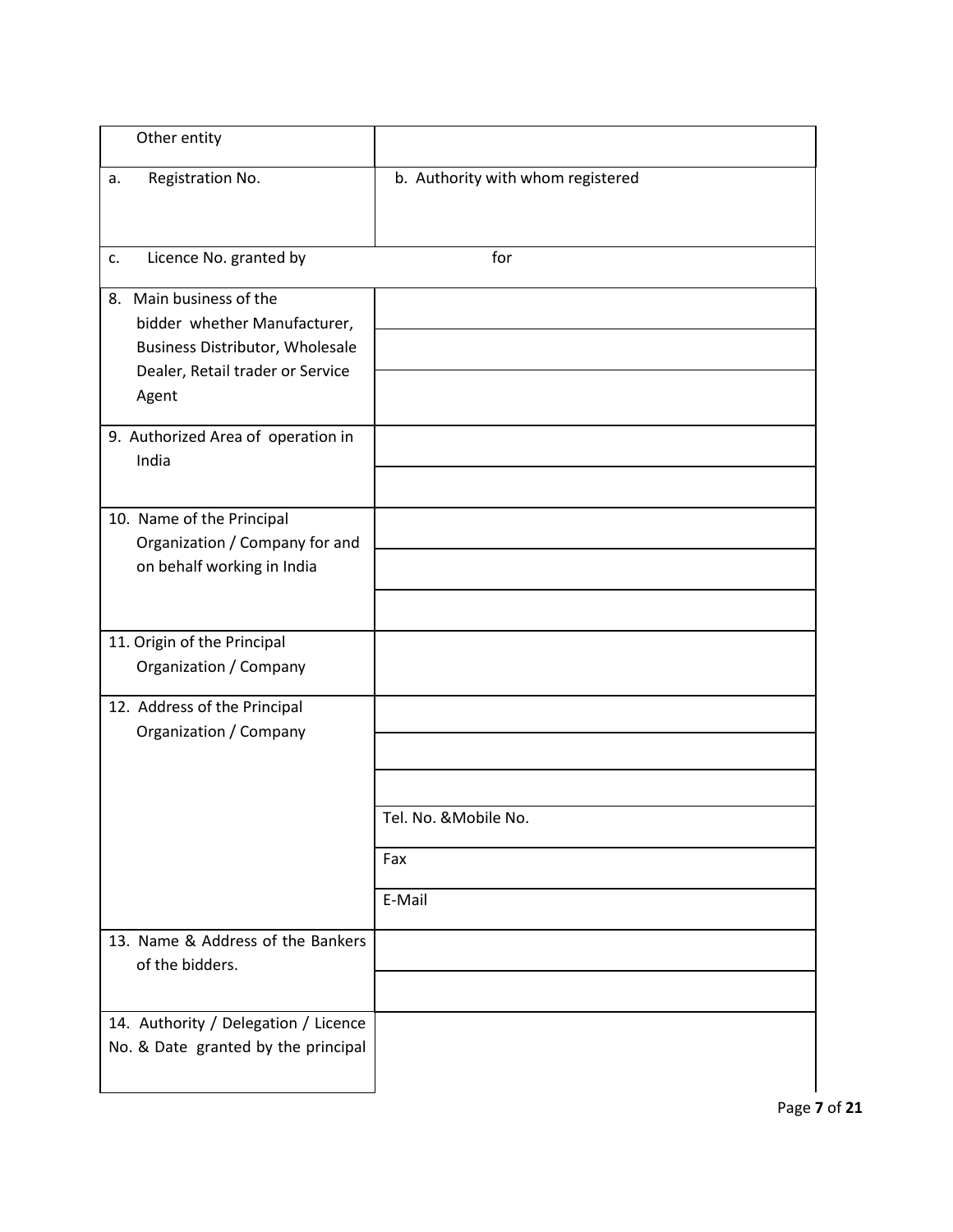| to the representative bidder                                                                                                                                                                    |                                 |
|-------------------------------------------------------------------------------------------------------------------------------------------------------------------------------------------------|---------------------------------|
| 15. PAN No.<br>TAN No.                                                                                                                                                                          |                                 |
| 16.<br>Registration No. granted by<br>Central Excise Commissioner<br>for GST                                                                                                                    |                                 |
| GST No.<br>17.                                                                                                                                                                                  |                                 |
| Central Excise License No.<br>18.                                                                                                                                                               |                                 |
| Import / Export Code No.<br>19.                                                                                                                                                                 |                                 |
| License No. for import                                                                                                                                                                          |                                 |
| No. of manpower employed by<br>20.<br>the bidder                                                                                                                                                | a. Scientific<br>b. Technical   |
|                                                                                                                                                                                                 | c. Administrative<br>d. Finance |
| 21.<br>Support facility equipment No.                                                                                                                                                           |                                 |
| Experience of the bidder in<br>22.<br>dealing with the tendered<br>item. Tenderer must have<br>similar job done in the line of<br>business / experience with 3<br>to 5 years will be considered |                                 |
| 23.<br>Whether supply of any item /<br>service to TMC in past; if yes<br>indicate the Purchase Order<br>No. & Date                                                                              |                                 |
| Any other relevant information<br>24.<br>for submission                                                                                                                                         |                                 |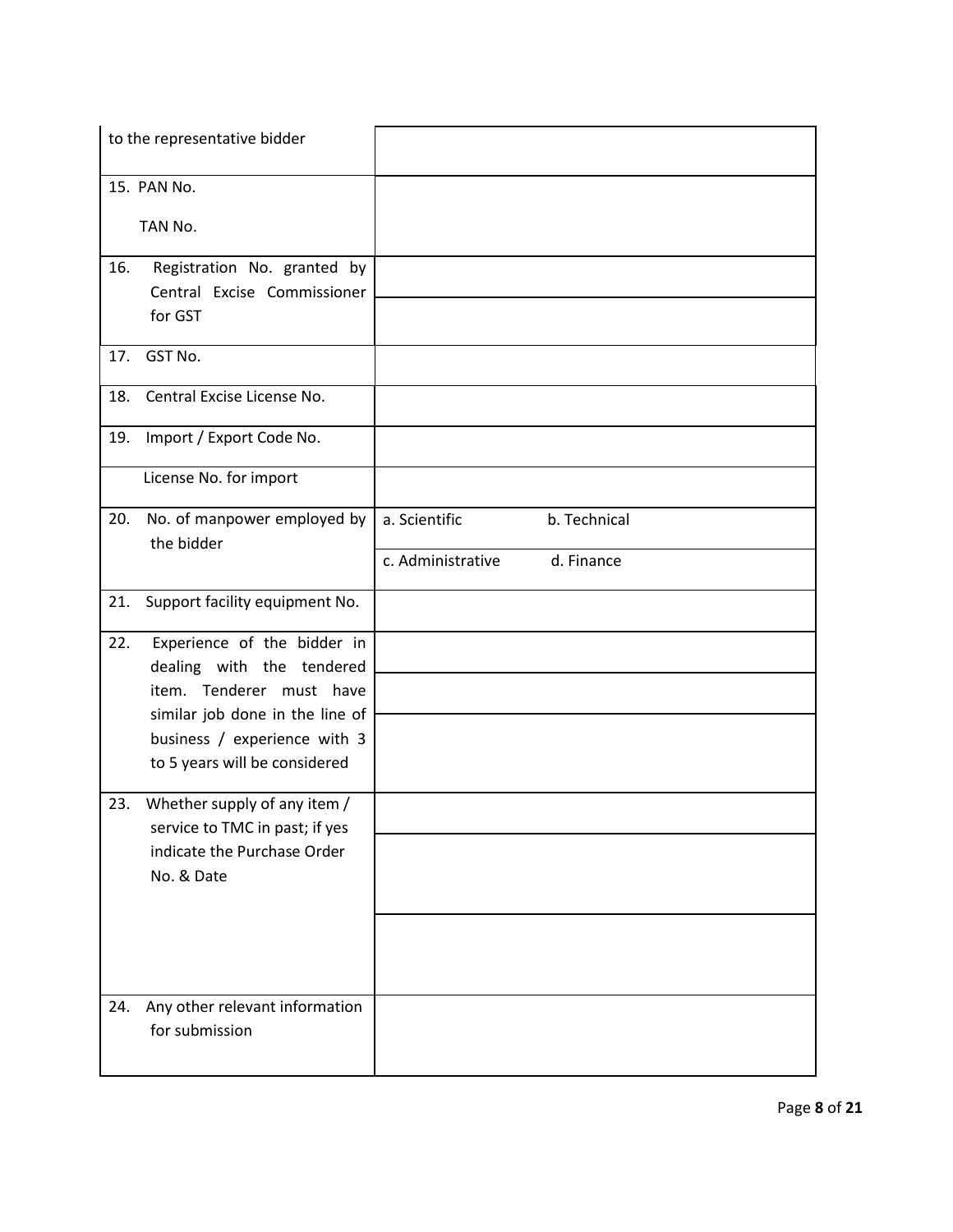Certified that the above information is correct & true to the best of my knowledge and belief. Nothing has been concealed and fabricated and in case any information is found incorrect. I, the under signatory will be personally responsible.

**Signature**

**Name of authorized person for bidder with seal**

Date: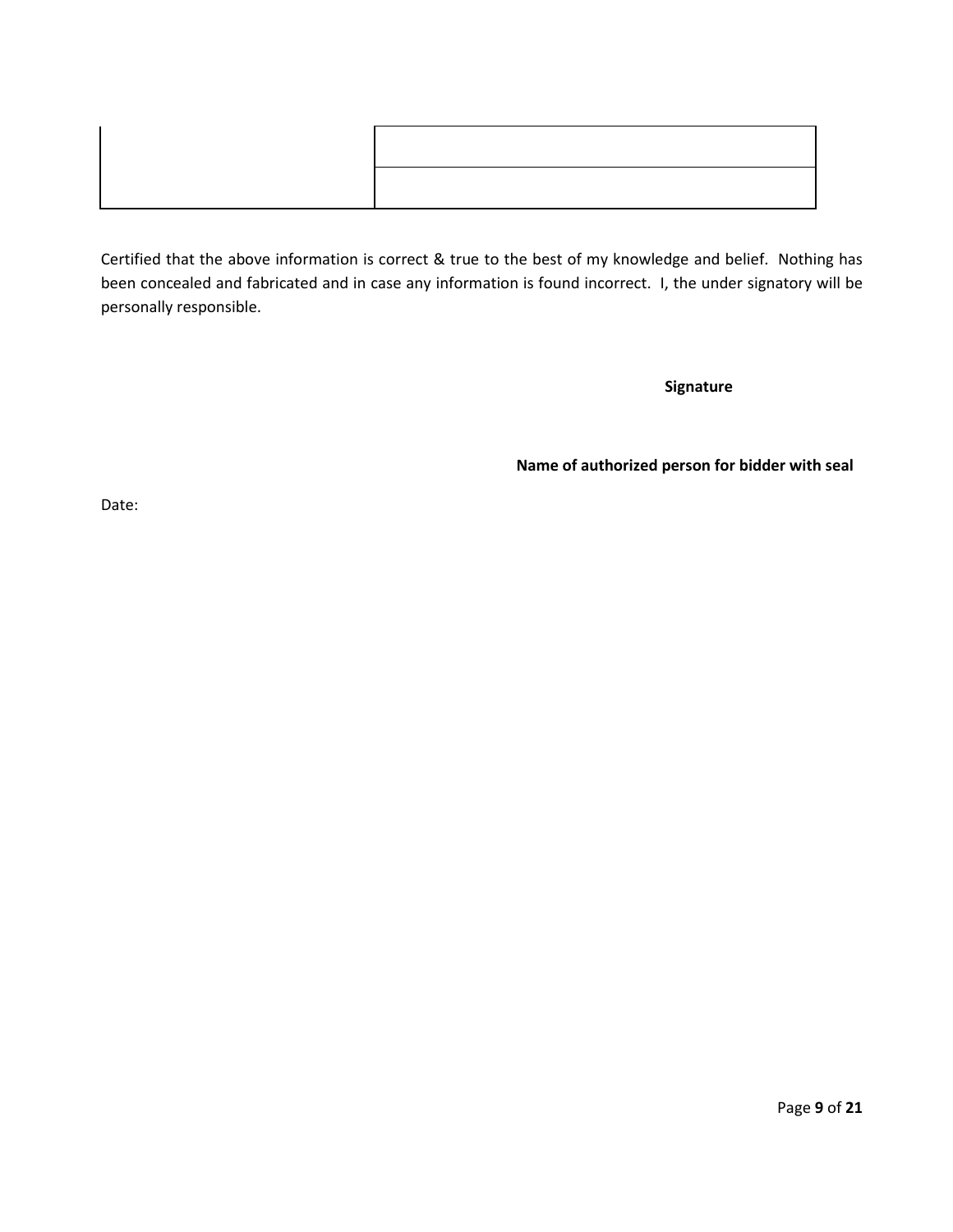# **TATA MEMORIAL CENTRE ACTREC (Kharghar Navi Mumbai 410210)**

#### **GENERAL & SPECIAL CONDITIONS OF THE TENDER**

- 1. Tender will be submitted in the purchase department in Two Bids in sealed cover super scribed with Tender No. "TMC**/ACTREC/PUR/2021-22/T273**'**' Dated 28-03-2022** for **"FULLY AUTOMATED IMMUNOHEAMATOLOGY** ANALYZER **Qty: 1 Nos." (Please quote for: Reagent Rental contract for 05 years** The tender should contain the technical bid and the commercial bid which would be received **on or before 28/03/2022** in the Purchase Department, ACTREC, at Kharghar, Navi Mumbai – 410 210 **up to 05.00 p.m. Technical Bids will be opened on 29/03/2022 at 02.30 p.m. onwards** in the presence of the attending bidders. Time and date of opening of the Price Bid will be intimated only to the bidders who are technically qualified after evaluation of the Technical Bid.
- 2. **An Earnest Money Deposit** of **NIL** to be paid at Cash counter either by cash or DD in favour of "Tata Memorial Center "payable at Kharghar, Navi Mumbai - 410210
	- 3. The successful bidder will have to enter into an Agreement for the contract of supply, installation, commissioning and maintenance of the equipment including the supply and availability of the spare parts.
- 4. Successful bidder will be issued with a Letter of Intent (which will be followed by a Purchase Order) if required and such bidder will be under the obligation to submit the Security Deposit of the total amount for the stipulated period of warranty and the maintenance period by way of either deduction from the Invoice not exceeding to 10% or by way of submission of Security Deposit bond for the like amount.
- 5. The bidder will also be under obligation to submit the technical specifications & Compliance of the specified item not only in the form of hard copy but also on CD detailing on the left side components and their technical specifications in the prescribed format.
- 6. A complete product catalogue, literature/publication/user information paper should be submitted in the Technical Bid along with the design, drawing etc. including the weight, volume and size of the equipment.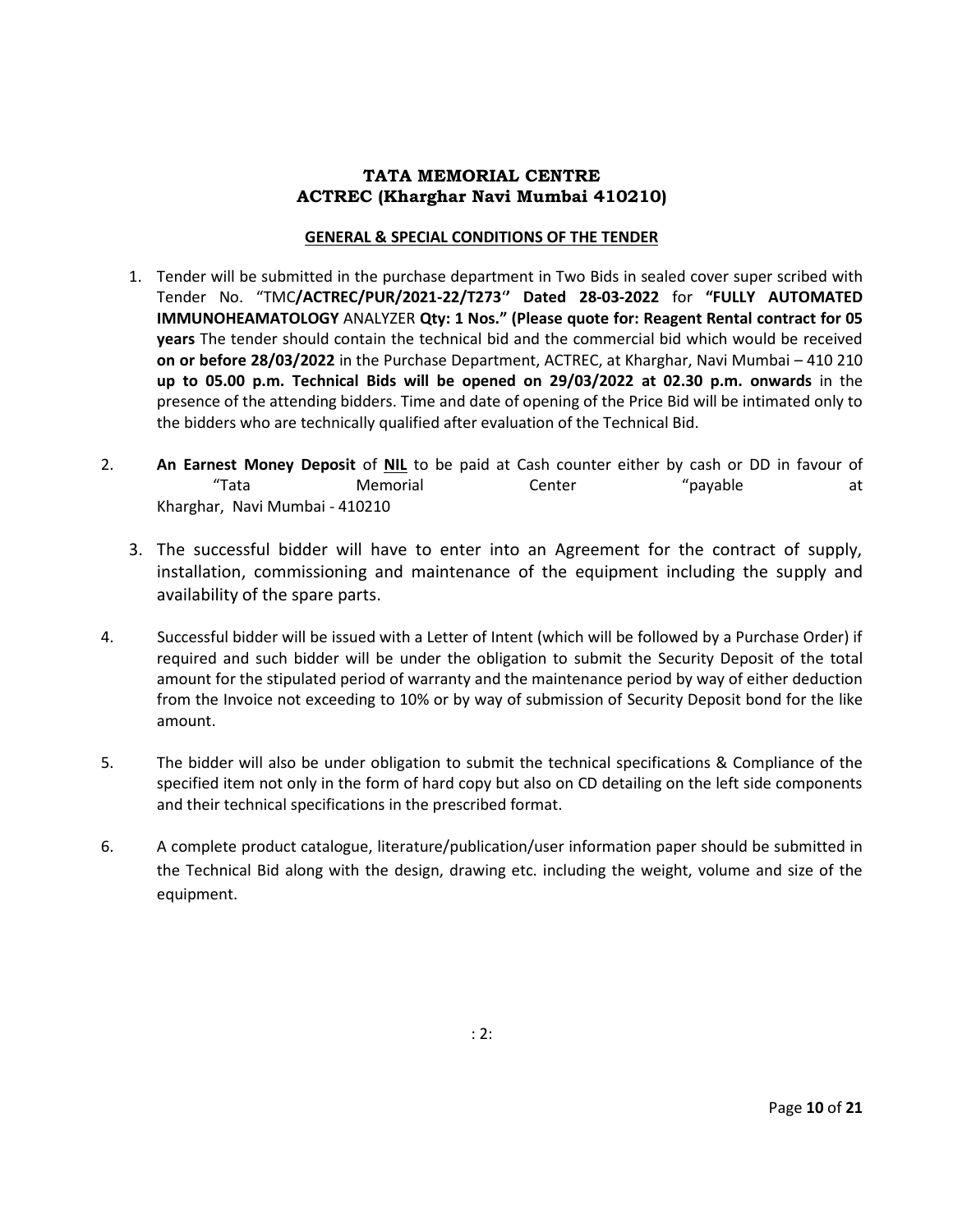- 7. The bidder may separately quote and submit for other variants including those which are working in progress and likely to be marketed in the next couple of years, if they satisfy the requirement for the specified item / equipment.
- 8. The bidder will also have to certify that the equipment proposed to be supplied is not obsolete and that no new variants are likely to be marketed in the next 2 years.
- 9. The bidder will have to submit the certificate of Disclosure stating that the Model has been supplied to the users with their details i.e. Name, Address and Tel. No. & E-*M*ail.
- 10. The bidder will be under obligation to provide training free of charge to the person/s deputed by the hospital for learning of operations and techniques and maintenance thereof in India or abroad as the case may be.
	- 11 .Compliance of National standards of the country of origin of the manufacturer should be certified by the bidder.
- 12. Literature/Certificate containing the information of the life of the equipment should also be submitted. This criteria is very important and to be noted as a special condition for the tender acceptance.
	- 13 The replacement of defective parts during the warranty period shall be **sole** responsibility of the supplier and the Indian agent will be solely responsible for replacement at their cost including the down time liquidation damage, **customs duty, octroi if applicable** etc. be noted as a special condition of the tender.
- 14 Replacement of 10% of spare parts in a period of **first year** will amount to the supply of defective equipment and the Principal Company/ Indian agent shall be under obligation to replace the entire equipment at their cost.
- 15 The Indian agent / supplier shall be under obligation to ensure that the delivery of the item / equipment shall be treated as completed only on installation of the equipment on site/place decided by the hospital and commissioning is done at the entire satisfaction of the authorized officer / user scientist. In case the equipment or the item is to be shifted from the place on which it was off-loaded to the site of installation & commissioning, it shall be the responsibility of the agency and no cost in this regard shall be payable by the TMC-ACTREC.
- 16 The principal supplier or their Indian agent shall be responsible for making the consumable / spares available throughout the life of the equipment at the prescribed discounted rate as may be mutually agreed by the user and denial or non-supply of required consumable / spares shall render the Indian agent liable for liquidated damages under the contract.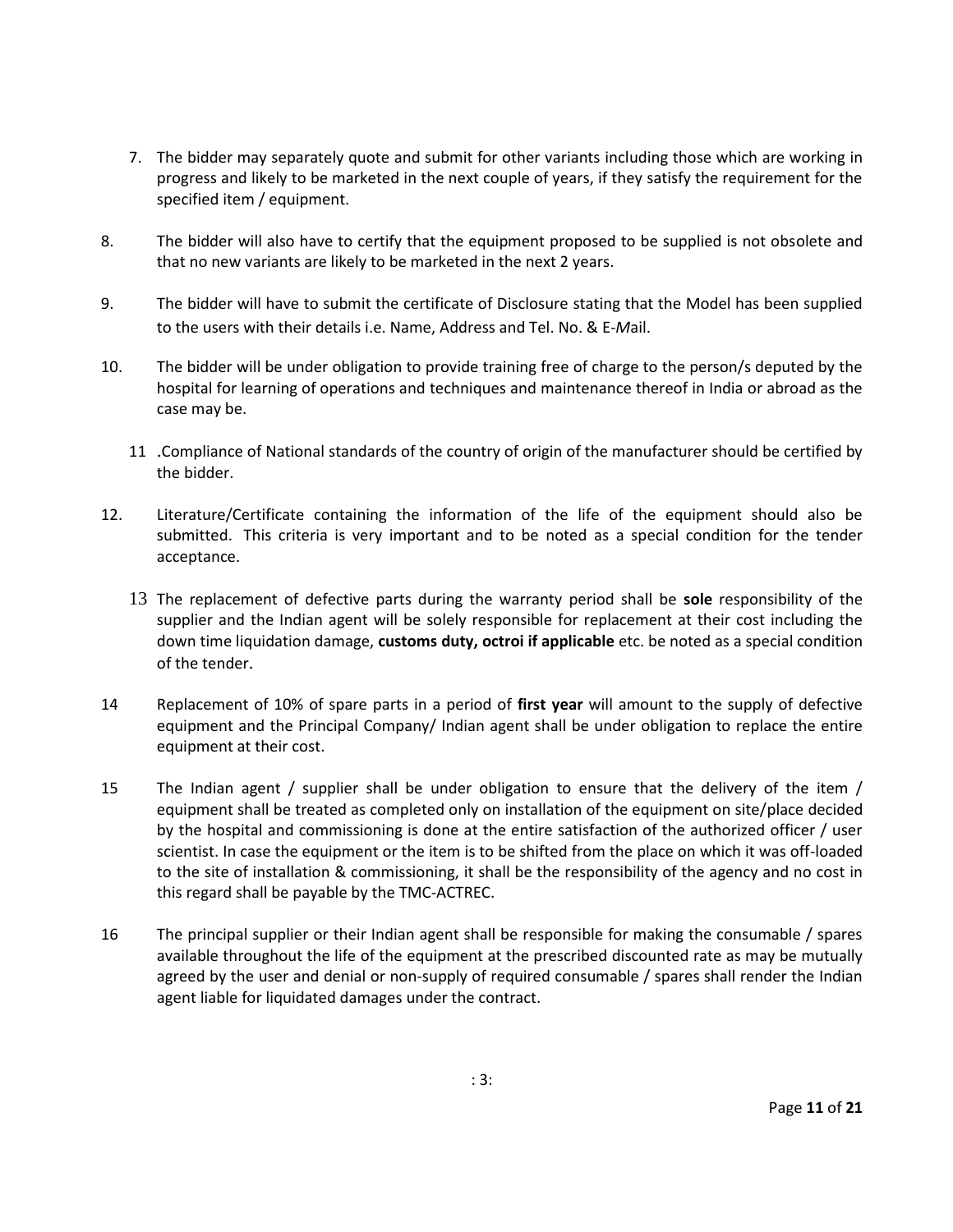- 17. Technical strength of the bidder for providing supply, installation and commissioning and maintenance thereafter will be the one of the most important criteria for technical suitability.
	- 18. The bidder has been authorized to inspect the site for installation of the equipment without payment of visiting fees to the Institute before submitting its tender, if found necessary, with prior permission.
	- 19. The compliance report shall be properly filled up and duly signed.
- 20. Each and every page of the technical offer as well as the commercial offer to be submitted separately should be signed and sealed. No overwriting is permissible and such document having correction is liable to be rejected. However, cutting will be permissible on attestation by the authorized person.
	- 21. If any dispute arises out of the transaction in any manner that shall be resolved by the sole arbitration which shall be appointed by the Director, ACTREC and in case such person is not acceptable to the supplier, Director-ACTREC shall be the final and sole arbitrator who shall undertake the exercise of arbitration to resolve the dispute and such award as may be given by Director-ACTREC shall be final and binding on both the parties.
	- 22. The Indian supplier on behalf of its Principal supplier / manufacturer of foreign origin shall be under obligation to inform the user from time to time about the innovations / changes made by the manufacturing company in the technique or the program of software to be used in the equipment by way of advancement and will be free to suggest for adoption of the changes at the lowest expenditure as may be acceptable to the users.
	- **23.** The damages if occurred to the item / equipment during transit up to its installation and commissioning shall be taken care by the supplier / Indian agent either himself or through second party obligation by way of goods insurance to be arranged with a reputed goods insurance company preferably Indian company. In case an insurance policy taken from insurance company of foreign origin that shall be the responsibility of the supplier / agent and no obligation will be there on the part of the purchaser and every step whatever is required to be taken shall be initiated and taken by the agent. The vendor has to arrange **Insurance till installation and commissioning of the equipment.**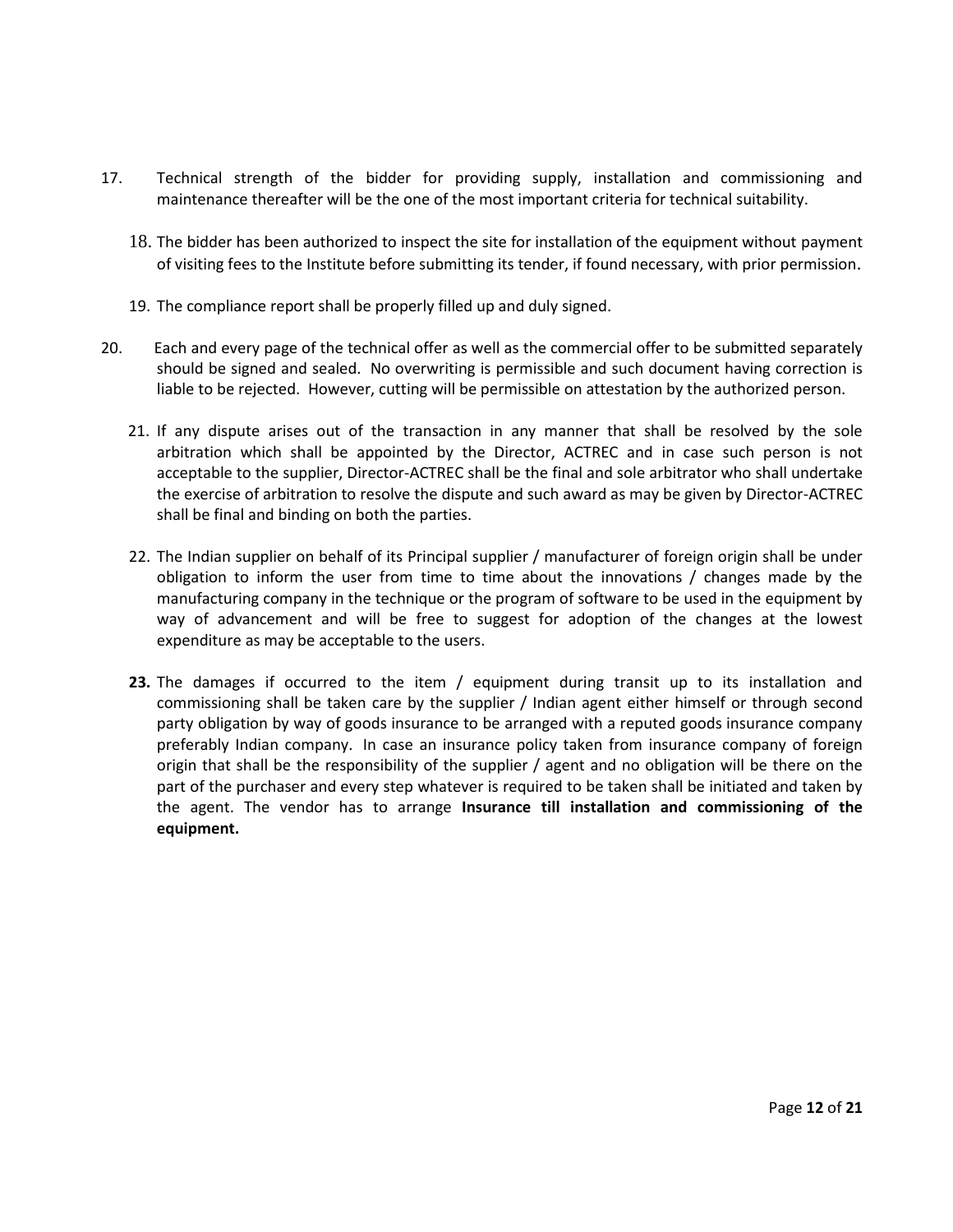- 24. Those vendor who have paid Security deposit / Performance bank guarantee must be taken back by the vendor within 3 months of expiry period. If not collected within 3 months the expired Bank Guarantee shall be destroyed.
- 25. If the tenderer is not capable of quoting particular item Tenderer should clearly mention in the Technical bid in the compliance report. For the cases where the compliance report the tenderer not mentioned anything then management is free to presume that it is inclusive of the cost quoted by the tenderer.

# **PART II COMMERCIAL BID**

- 26. In the price bid tenderers should ensure to quote the prices in the prescribed form. **If a firm quotes "Nil" charges / consideration, the bid shall be treated as unresponsive and will not be considered. (As per Rule 160 (xiv) of General Financial Rules 2005 vide DAE letter No. 1/5(3)/2012-Budget/ 2483 dated February 20, 2014).**
	- 27 The detailed price of the consumable should be quoted in Part II of the tender in separate envelope indicating :
		- A) Ex-works cost of the entire equipment with 5 years of warranty and **essential** accessories and optional accessories separately.
		- B) F.O.B. cost (including handling, inland freight & documentation charges) of the entire equipment and **essential** accessories and optional accessories separately.
		- C) The freight & insurance charges (up to installation, commissioning and testing).
		- **D)** Total amount of the equipment on **CIF Mumbai(exclusive of customs duty), TMC-ACTREC**
		- E) The delivery period of the equipment and the time required for installation / commissioning of the equipment must be mentioned.
		- F) The tender of the offer would be **CIF Mumbai (exclusive of customs duty), TMC-ACTREC** as per the International Commercial Terms, applicable at present. All essential spares, consumables, labor and any other incidental costs required for delivering the equipment up to the site of installation and for the startup of the equipment must be included in the commercial bid.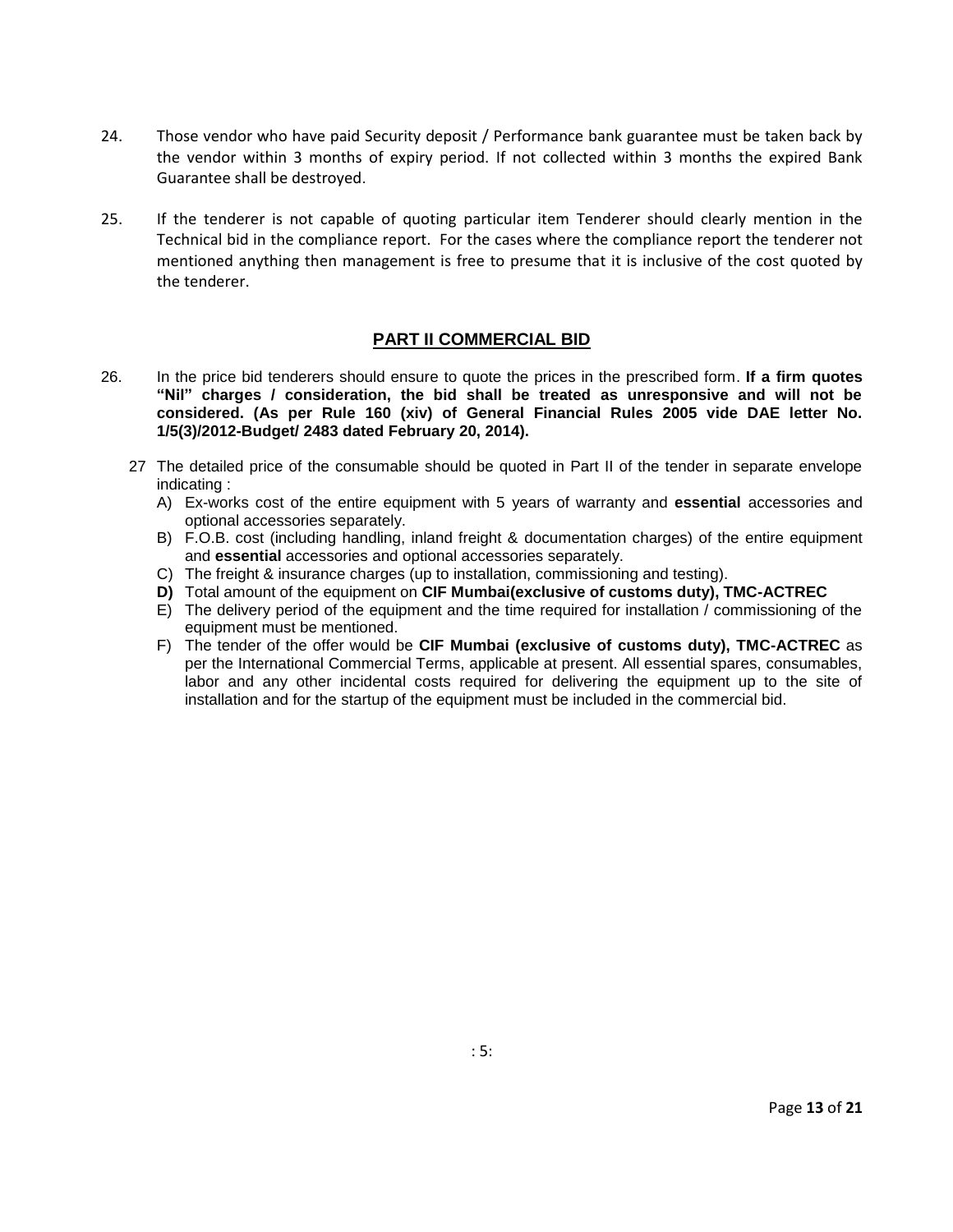#### 29. **Mode of Payment:**

**a) Terms of payment for offer in INR : In respect of plant, machinery and equipment 80% payment against delivery at purchase's site and preliminary inspection and balance 20% after erection, commissioning and final acceptance and submission of 10% Performance Bank guarantee for a warranty period plus three months from date of installation..** 

**b) Terms of payment for offer in Imported goods: For a contract with terms of delivery as CIF destination / Delivery at site/ FOR destination 90% on receipt and acceptance of goods by the consignee at destination and on production of all required documents by the supplier and balance 10% on successful installation and commissioning and acceptance by the consignee and submission of 10% Performance Bank guarantee for a warranty period plus three months from date of installation.** 

#### **Uptime Guarantee:**

The supplier and/or its Indian agent will be required to give the guarantee towards the performance of the equipment during the warranty period and in case of comprehensive annual maintenance contract period for maintaining the equipment in good working condition for a period of at least 347 days out of a period of 365 days a year (i.e. 95% uptime) 24X7. The eight hours non-functioning of the equipment will be considered as one day down time. Essential period to shut down the installation entirely or partially shall also be included in the down time while calculating the 95% guaranteed uptime. The supplier / agent shall be required to pay a penalty for every day 0.1% of the invoice value per day. If the number of days downtime in each period of 365 days is more than the downtime permissible (which is to be calculated as defined above), the delay for not bringing the equipment in functioning order in any way, directly or even partially will be attributable to the firm. The bidder should provide the details of preventive maintenance to be undertaken through the year.

#### 30. **Spares parts:**

The supplier / Indian agent will be under obligation to provide the price list of all the spare parts required to be replaced after warranty period and should certify that the rates indicated in the price list shall be applicable for the period of 5 **years** after the warranty period.

#### 31. **Consumables:**

- a. Consumables as may be required for installation, commissioning, start up and trial runs shall be Supplied by the supplier with the equipment without any extra charges.
- b. The price list of such consumables which shall be required for running of the equipment thereafter shall be submitted with validity for the period of 2 years warranty and 4 years thereafter.
- 32. Extension: Tender may be extended for a period of maximum 5 years depending upon performance of the tenderers and mutually agreed terms and conditions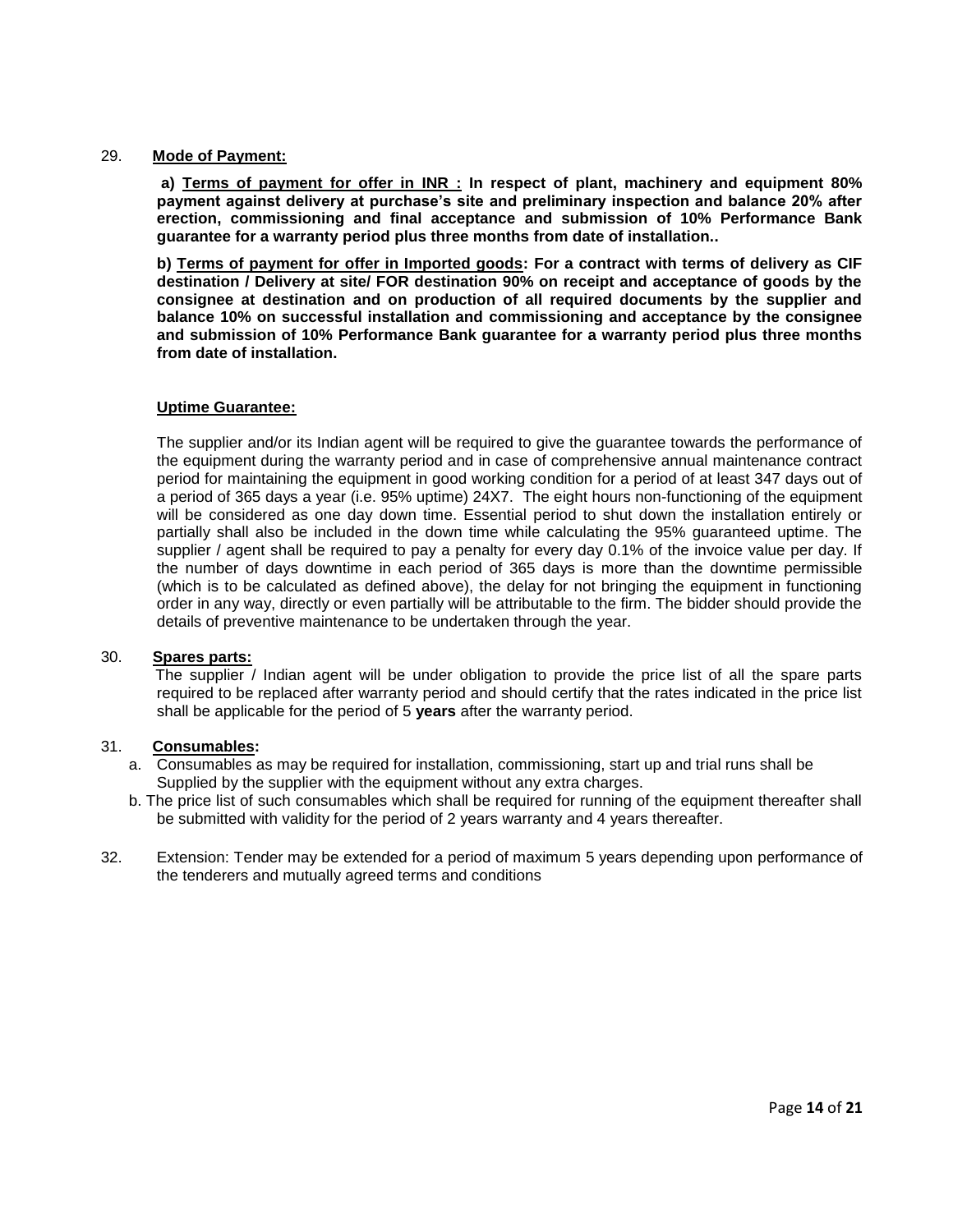- 33. The amount / rate of taxes as may be levied should be indicated separately in the commercial offer.
- 34. The term "without charges or free of cost" will imply as providing goods or services to the purchaser at no extra charges/cost including tax liability thereon and that the Octroi exemption will not be provided.
- 35. The bidders having their warehouses/service centre and facilitation centre nearby will be desirable And advantageous for attending the calls to reduce the down-time.
- 36. The bid should also include the following: PAN No., Income Tax details GST, Profit & Loss a/c & Balance Sheet of the company for 03 years Factory License / Shops & Establishment License. Complete Literature of the Product offered. Latest Letter of Authority from the manufacturer if the supplier is dealer or agent of the firm. Vendor Capability Proforma duly filled in. *Declaration from foreign agency whether they have a Permanent Establishment or dependent agent in India or not. TRC (Tax Residential Certificate) of foreign party (Principals) PAN No. of the foreign agency Certificate of country of origin of the goods and services offered, to be confirmed by a certificate of origin at the time of shipment.*

#### **Special General Terms and conditions:**

- 1. Network **(if any)** The requirement of network facility is different for every equipment. Please attach the separate annexure as per the requirement of installation site and vendors to visit the site before submission of tender documents. We need open network facility that has free talk with all available machines.
- **2. Please quote all the models including state of the art. Bidder not quoting their high end model shall be rejected.**
- **3. Bidders are advised to submit price bid in the enclosed prescribed format.**
- 4. TMC reserves the right to purchase all OR any of the quantities tendered.
- 5. Director, TMC, ACTREC reserves the right to accept the is reagent rental.
- 6. Delivery site :– TMC-ACTREC, Stores Sector 22, kharghar Navi Mumbai 410 210
- 7. Conditional & incomplete offers will not be accepted.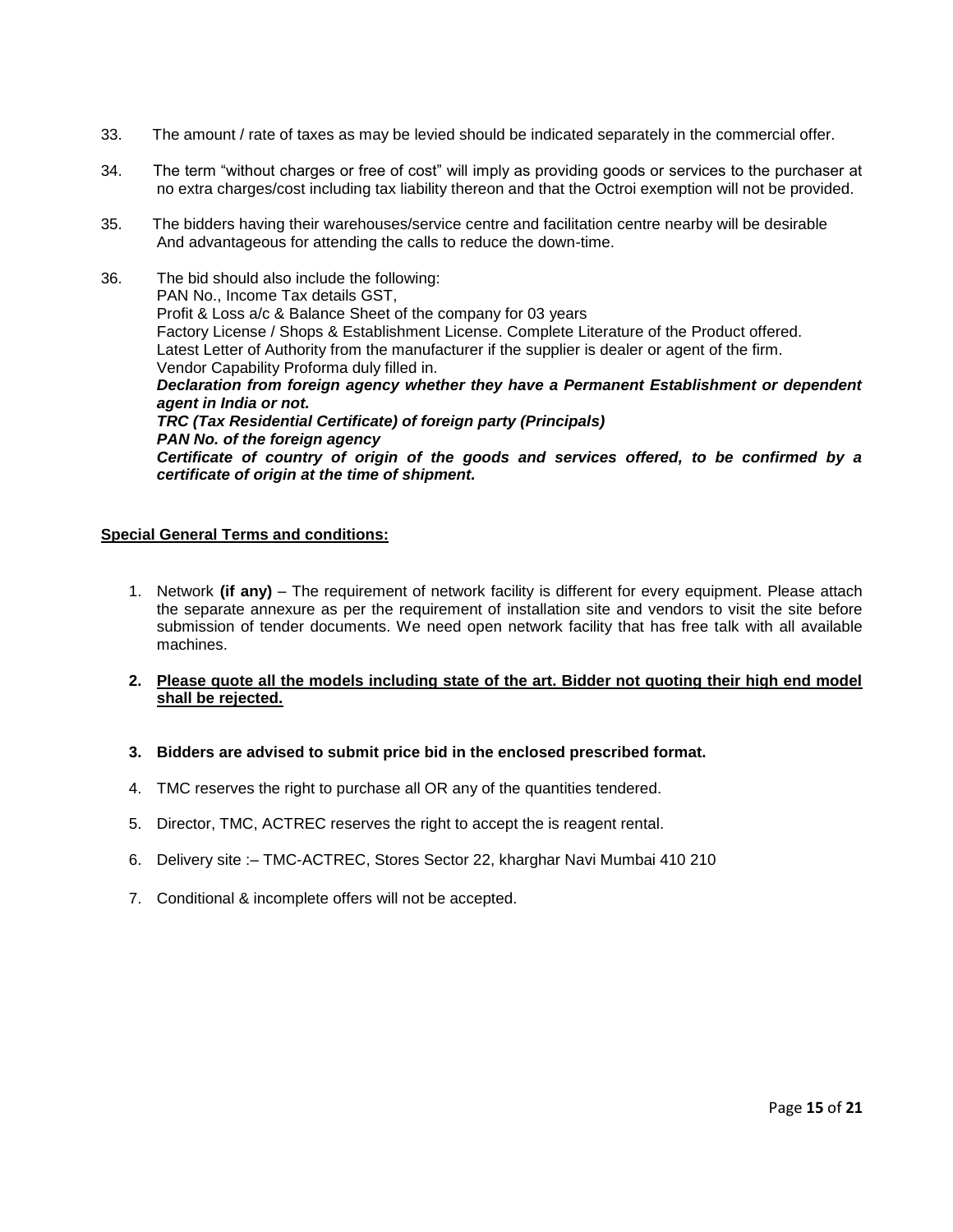- 8. Offers with conditions / ambiguity shall be liable to be rejected.
- 9. Rules and regulations of TMC will be the part of contract.
- 10. Tenderers having a services center locally will be preferred.
- **11. The tenderer /contractor/company should furnish along with tender an affidavit duly notarized on Non judicial stamp paper of Rs.100/- affirming as under: a) That the firm or any of its Directors/ partner / proprietor / Agent, is never blacklisted/penalized/defaulted/disqualified by any government institution/ Hospital or Court of law or any Regulatory Authority within last 5 years or that no such action is pending or in process within last 5 years.**

**N.B. The affidavit must be as per the details mentioned above. Any change in the text matter is not accepted and TMC-ACTREC reserves the right to reject such offers.**

- 12. Tenders / offers with conditions like discount / rebate / waiving off some charges etc. Subject to some condition will not be considered.
- **13. Vendor to submit "BLANK PRICE BID FORMAT (Without mentioning price /value) in the technical bid.**
- **14. At the time of opening of Part –I if a tenderer has included price or any other charges in Part –I or has failed to submit Part-II separately in a sealed envelope, such tenders are liable to be disqualified. The tender opening officer shall make a clear mention regarding the above aspects on the front page of the tender.**

Certified that I have gone through the above stated general as well as special terms and conditions of the tender and taken note of them for compliance in toto.

**Signature** 

Date: **Name of authorized person for bidder with seal**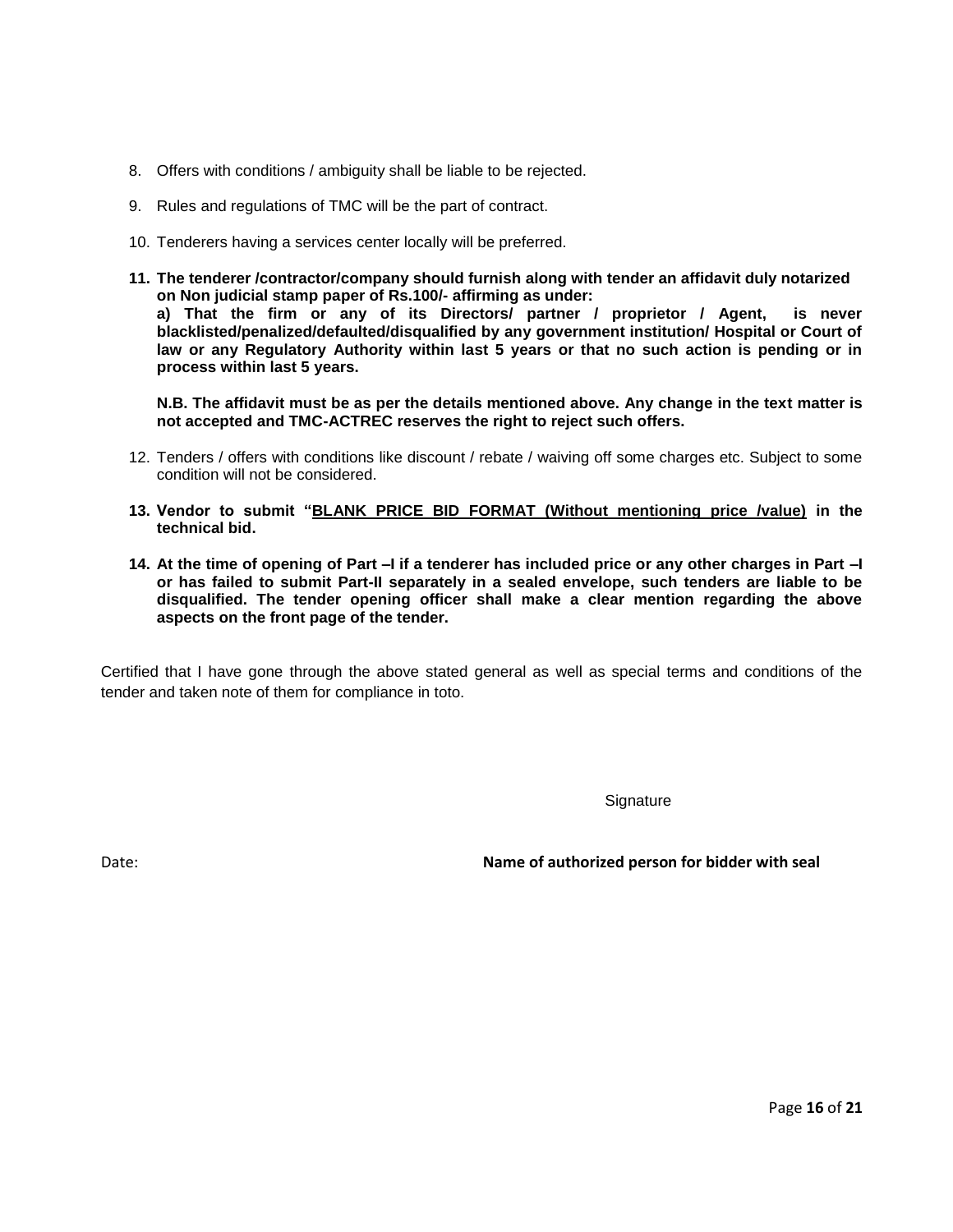# *To be printed & executed on Letter head of the principal supplier/manufacturer of the equipment of foreign origin*

#### **LETTER OF AUTHORIZATION**

| I, Mr.  |                                                   |                                                                                               |         |        |     |     | Chairman / Managing Director / President / Vice-President / |        |
|---------|---------------------------------------------------|-----------------------------------------------------------------------------------------------|---------|--------|-----|-----|-------------------------------------------------------------|--------|
| General | Manager                                           | hereby                                                                                        | certify |        | and |     | declare                                                     | that   |
| M/s.    |                                                   |                                                                                               |         | having |     | its | registered                                                  | office |
| at      |                                                   |                                                                                               |         |        |     |     | is an organization dealing with                             |        |
|         | the manufacturing and assembling of the equipment |                                                                                               |         |        |     |     | which is meant                                              |        |
|         |                                                   | for scientific use for research/diagnostic/treatment and having business operations in India. |         |        |     |     |                                                             |        |

It is also certified that our representation and operations in India is done & executed by M/s. \_\_\_\_\_\_\_\_\_\_\_\_\_\_\_\_\_\_\_\_\_\_\_\_\_\_\_\_\_\_\_\_\_\_\_\_\_\_\_\_\_ which is a organization constituted under the provisions of \_\_\_\_\_\_\_\_\_\_\_\_\_\_\_\_\_\_\_\_\_\_\_\_\_\_\_\_\_ and having their registered office at who has been fully authorized by us to act as our representative in whole or part of India to deal, undertake, participate in the business proceedings, quote rate for supply, installation, testing and commissioning, after sales services of our products / equipments and their spare parts together with consumables and procure purchase orders to pass to us on such rates and conditions as may be negotiated by them for and on behalf of us.

The Indian agent M/s. \_\_\_\_\_\_\_\_\_\_\_\_\_\_\_\_\_\_\_\_\_\_\_\_\_\_\_\_\_\_\_\_\_\_\_ has also been authorized to provide after sales services, supply spare parts and consumables on the authorized rates as indicated in the price list of the company for the period of the currency of warranty and annual maintenance contract thereafter for a period of 5 years. They have also been authorized to negotiate the rate for allowing special discount to the hospital.

 **Signature**

**Name of authorized person for bidder with seal**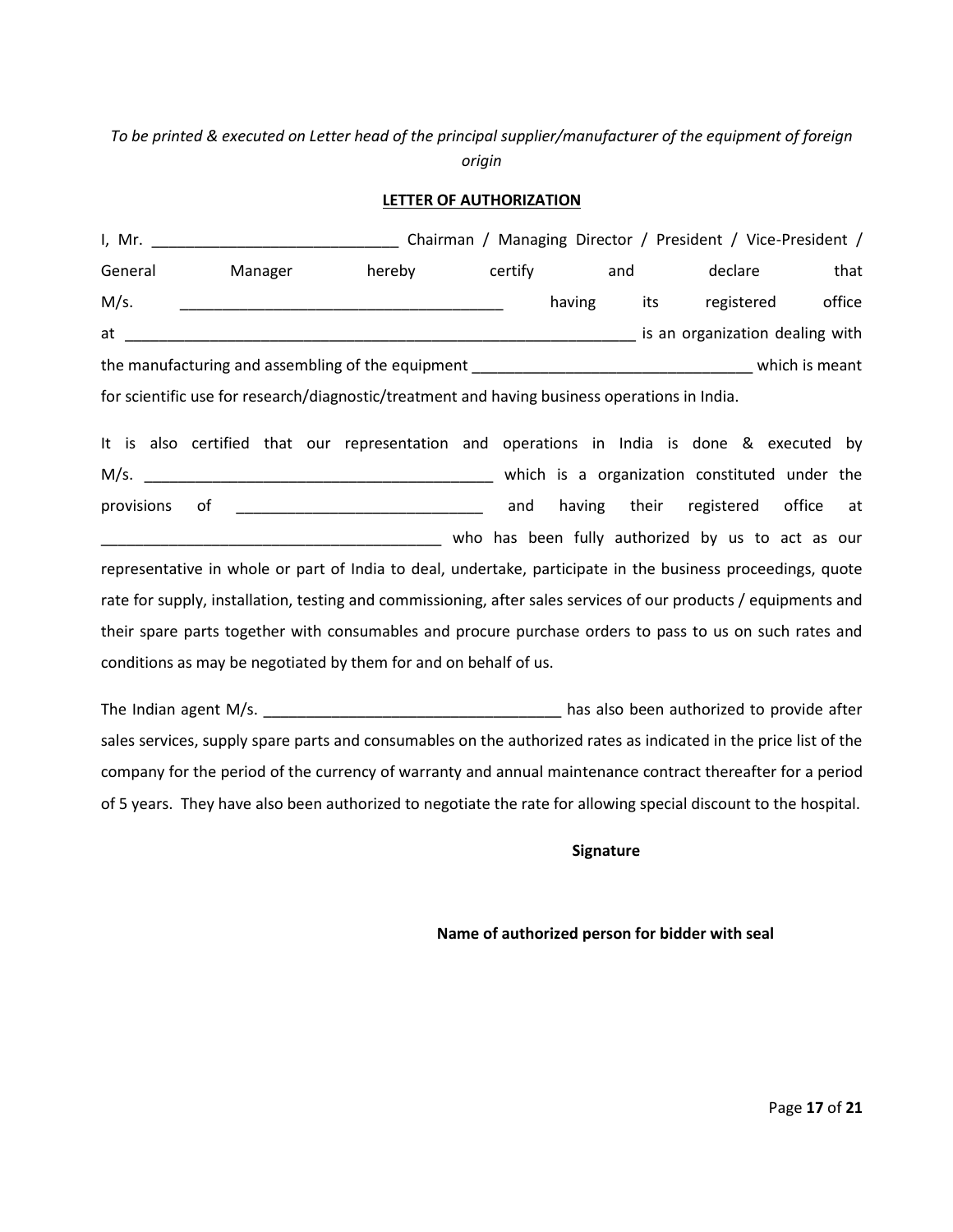*To be printed & executed on Letter head of the supplier company / Indian agent*

# **UNDERTAKING**

To,

The Director,

- 1. I, the undersignatory hereby undertake to supply, install and erect, testing & commission and maintenance of the equipment namely example the state of the equipment namely behalf of bidder on agreed terms and conditions as have been stipulated and mentioned in the Purchase order on acceptance of my offer for the above equipment / item.
- 2. I, the undersigned also hereby undertake to assure and promise to provide the spare parts within reasonable time for operation of the aforesaid equipment without any charge during the warranty period of 2 years and thereafter I will make available all the spare parts and consumables on the agreed price during the period of CMC at least for the period of 2 years from the date of completion of the warranty period at the negotiated rate allowing discount on the price list of the company, authenticated copy of which will be submitted for your record.
- 3. Further also, I undertake to assure and promise to provide technical operational training to the scientific and technical staff members of the user Institute without any charge after commissioning of the equipment and condition thereof. In case training experts are not available in India the necessary operational training not exceeding to one week shall be arranged by the manufacturing company of the equipment in the manufacturing / assembling unit of the equipment in the foreign country of origin.

 **Signature**

**Name of authorized person for bidder with seal**

Date: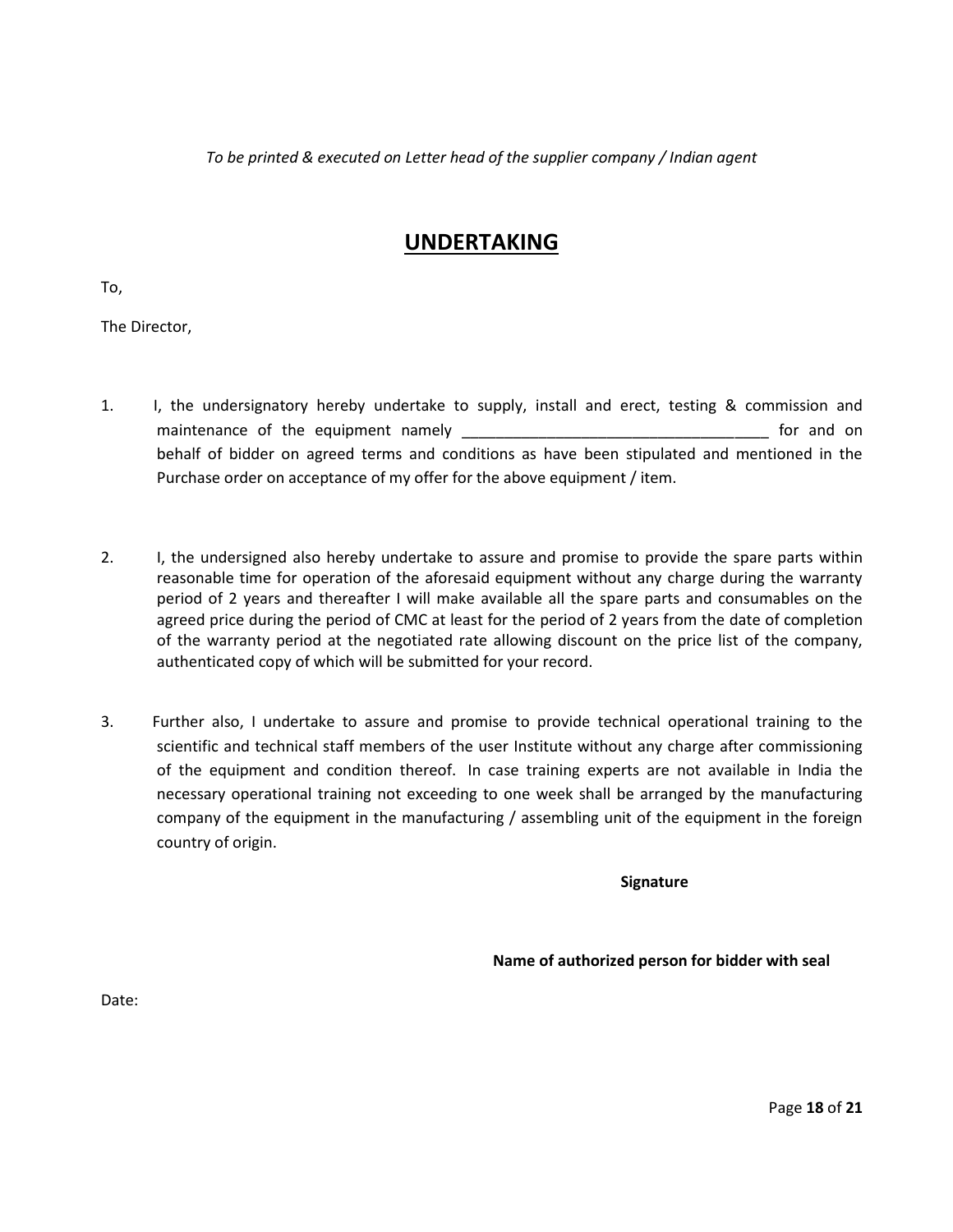# *To be printed & executed on Letter head of the supplier company / Indian agent*

# **Schedule of disclosure of existing customers to whom supply of similar equipment / service made available in India**

# CERTIFICATE

| This is to certify that M/s.                                                                        | having manufacturing factory /                  |  |  |  |  |  |  |
|-----------------------------------------------------------------------------------------------------|-------------------------------------------------|--|--|--|--|--|--|
| unit at                                                                                             | and having registered office at                 |  |  |  |  |  |  |
|                                                                                                     | is a company registered and incorporated        |  |  |  |  |  |  |
| company under the Law of the land of                                                                | , is our the principal company manufacturing    |  |  |  |  |  |  |
| the equipment namely _________                                                                      | The said equipment has been supplied, installed |  |  |  |  |  |  |
| and successfully commissioned with the users as are listed with their addresses in annexure hereto. |                                                 |  |  |  |  |  |  |

This is also to certify that we have not supplied above named equipment to any of the users in India at the cost less than the price quoted by us to Director, TMH-TMC, within the period of last six months.

**Signature**

**Name of authorized person for bidder with seal**

Date: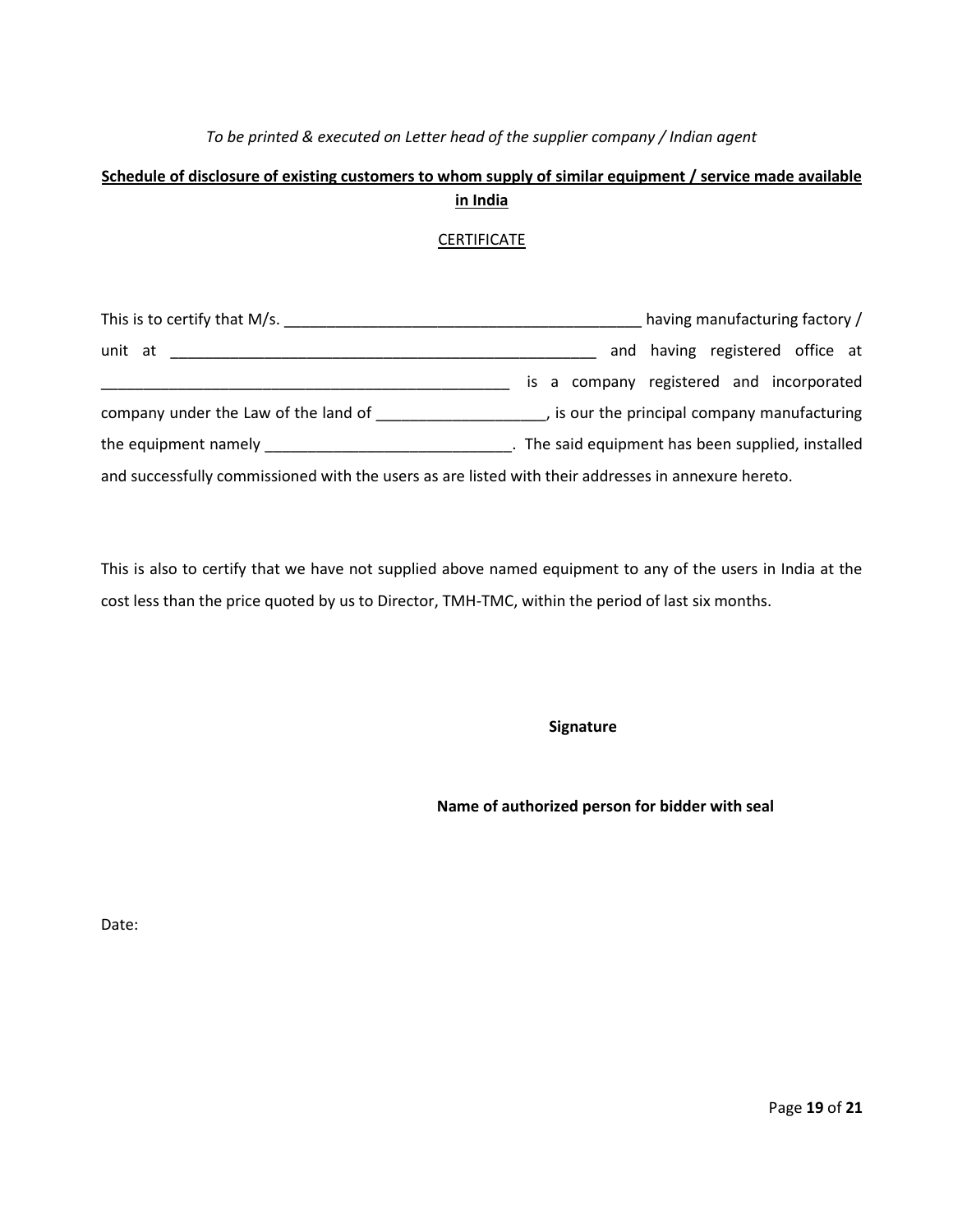List of consumables and reagents required:

| Sr.No. | Name of<br><b>Reagents/</b><br>consumables,<br>etc. | Pack<br><b>Size</b> | <b>Unit Rate</b><br>(Rs.) | <b>Taxes</b> | <b>Test per</b><br>Pack | Cost per<br>test | MRP (Rs.)<br>without tax |
|--------|-----------------------------------------------------|---------------------|---------------------------|--------------|-------------------------|------------------|--------------------------|
|        |                                                     |                     |                           |              |                         |                  |                          |
|        |                                                     |                     |                           |              |                         |                  |                          |
|        |                                                     |                     |                           |              |                         |                  |                          |

**Signature**

**Name of authorized person for bidder with seal**